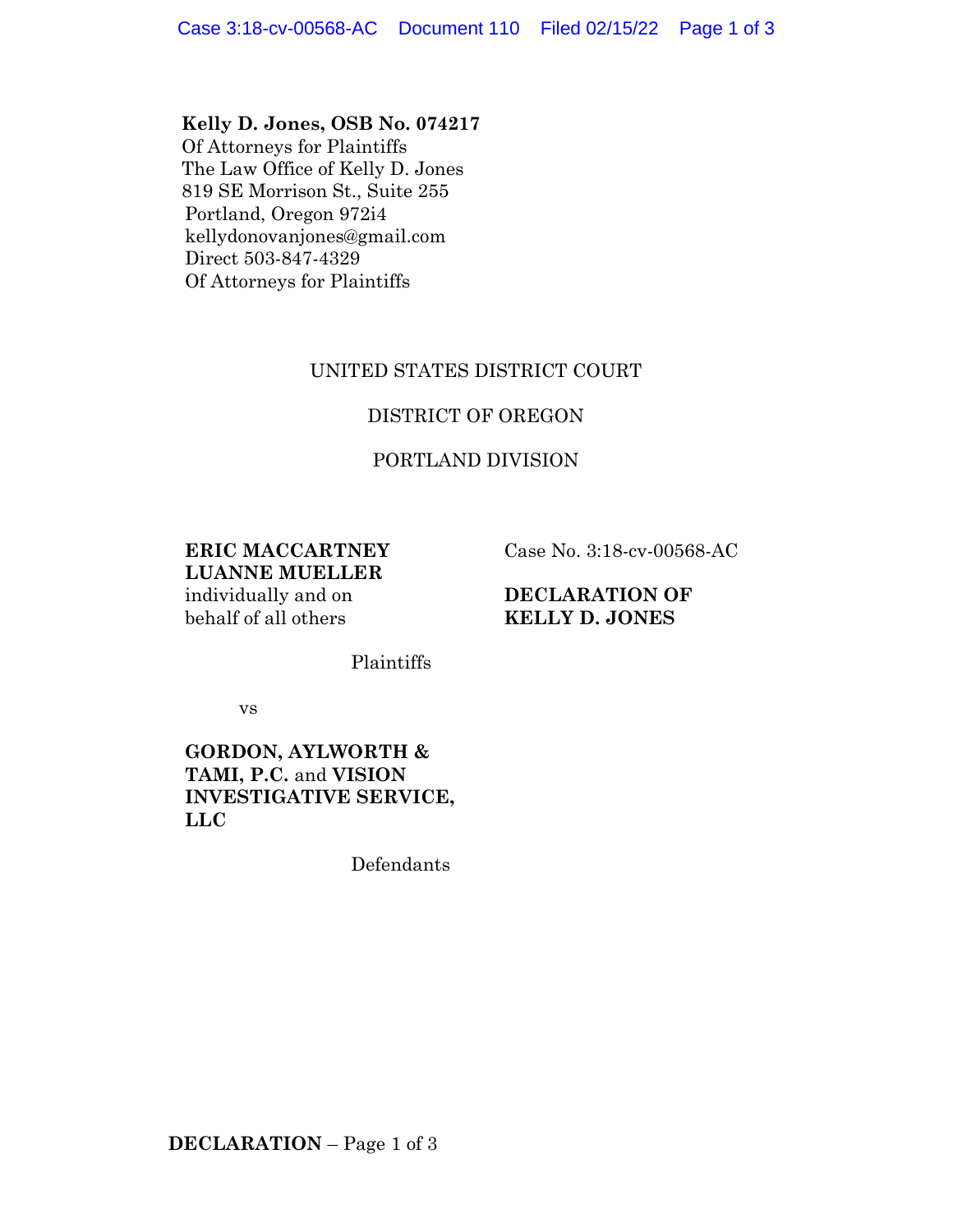#### **DECLARATION**

- I, Kelly D. Jones, declare the following under penalty of perjury:
- **1.** I am one of plaintiffs' attorneys in this case and submit this declaration as to matters to which I have personal knowledge.
- **2.** Neither I or any of my co-Class Counsel have received any, and are otherwise unaware of any, objections or exclusion requests in this case to date.
- **3.** I know the facts I am testifying about based on my personal knowledge. Under 28 U.S.C. § 1746, I declare under penalty of perjury that this declaration is true and correct.

February 15, 2022

#### **RESPECTFULLY SUBMITTED,**

s/ Kelly D. Jones **Kelly D. Jones, OSB No. 074217** Of Attorneys for Plaintiffs